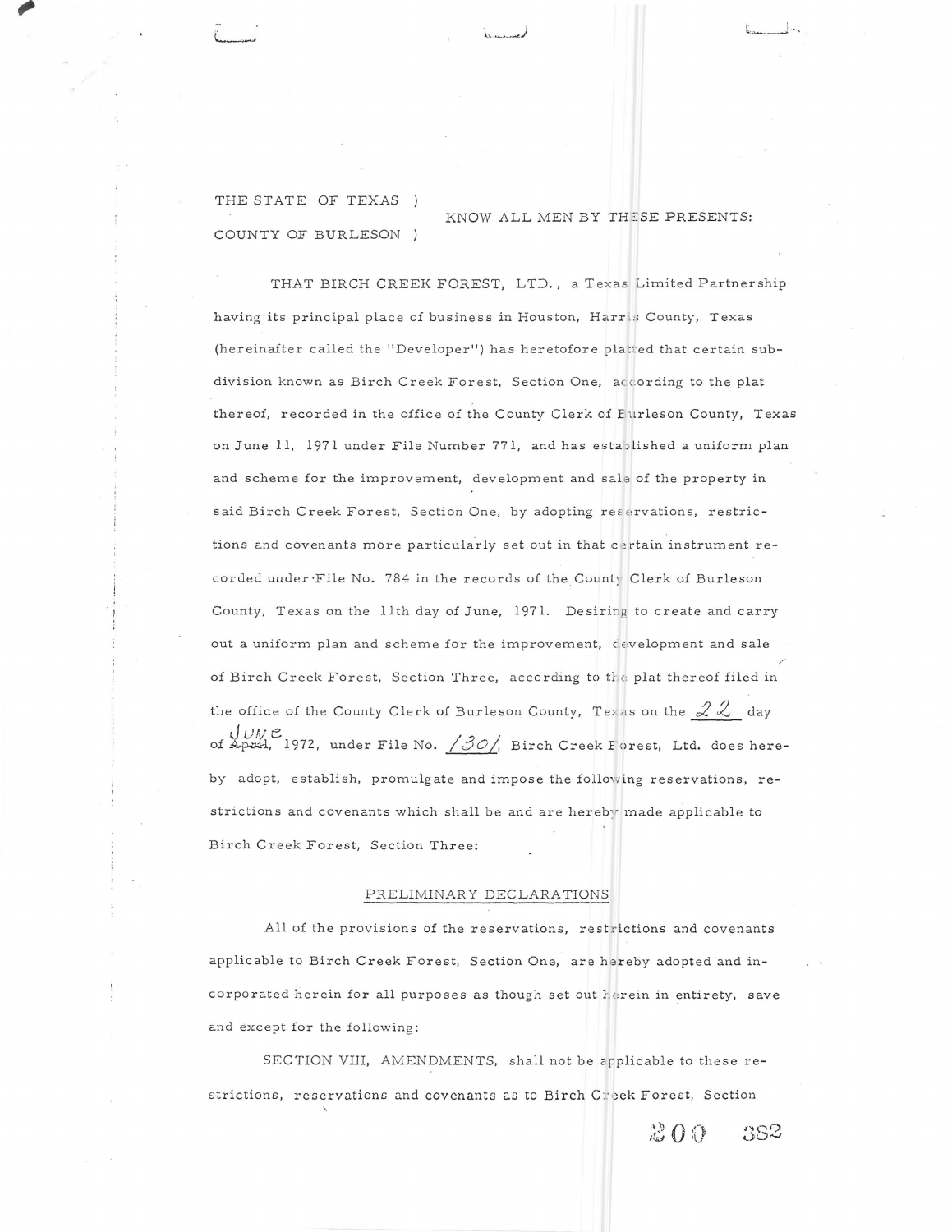Three. In lieu thereof, these Restrictions, Reservations and Covenants for Birch Creek Forest, Section Three, shall and they herety provide as follows:

# vIIr

#### AMENDMENTS

Until the Developer has sold Fifty per cent  $(50\%)$  of the lots in this Section Three, Developer expressly reserves the sole and exclusive right and privilege to amend, modify or annul any of the restrictive covenants herein contained so long as any such changes in the sole judgment of the Developer are for the purpose of improving or enhancing Section Three or any lot or lots situated therein. After the Developer has sold Fifty per cent (50%) of the lots in this Section Three, any or all of the covenants herein may be annu1lpd, amended or modified at any time by the recommendation of the Developer or the Committee, and ratified by a vote of two-thirds of the lot owners in the Subdivision. All such lot owners shall be given thirty (30) days' notice in writing of any proposed amendment before same is adopted. There shall be no annulment, amendment or modification of these covenants without the prior recommendation of the Deve loper or Committee.

SECTION X, ROAD CONSTRUCTION, is amended as follows:

Sixty (60) foot right of way is reduced to fifty (50) feet with essentially the same type of road construction to be placed except for possible substitution of other materials for 6" compacted iron ore gravel and the resultant changes in ditches.

Assistant Secretary

BIRCH CREEK FOREST, LTD. A Texas Limited Partnership

J. R. Imber, Fresident of Fish Realty Corporation, G eneral Partne::

 $383$